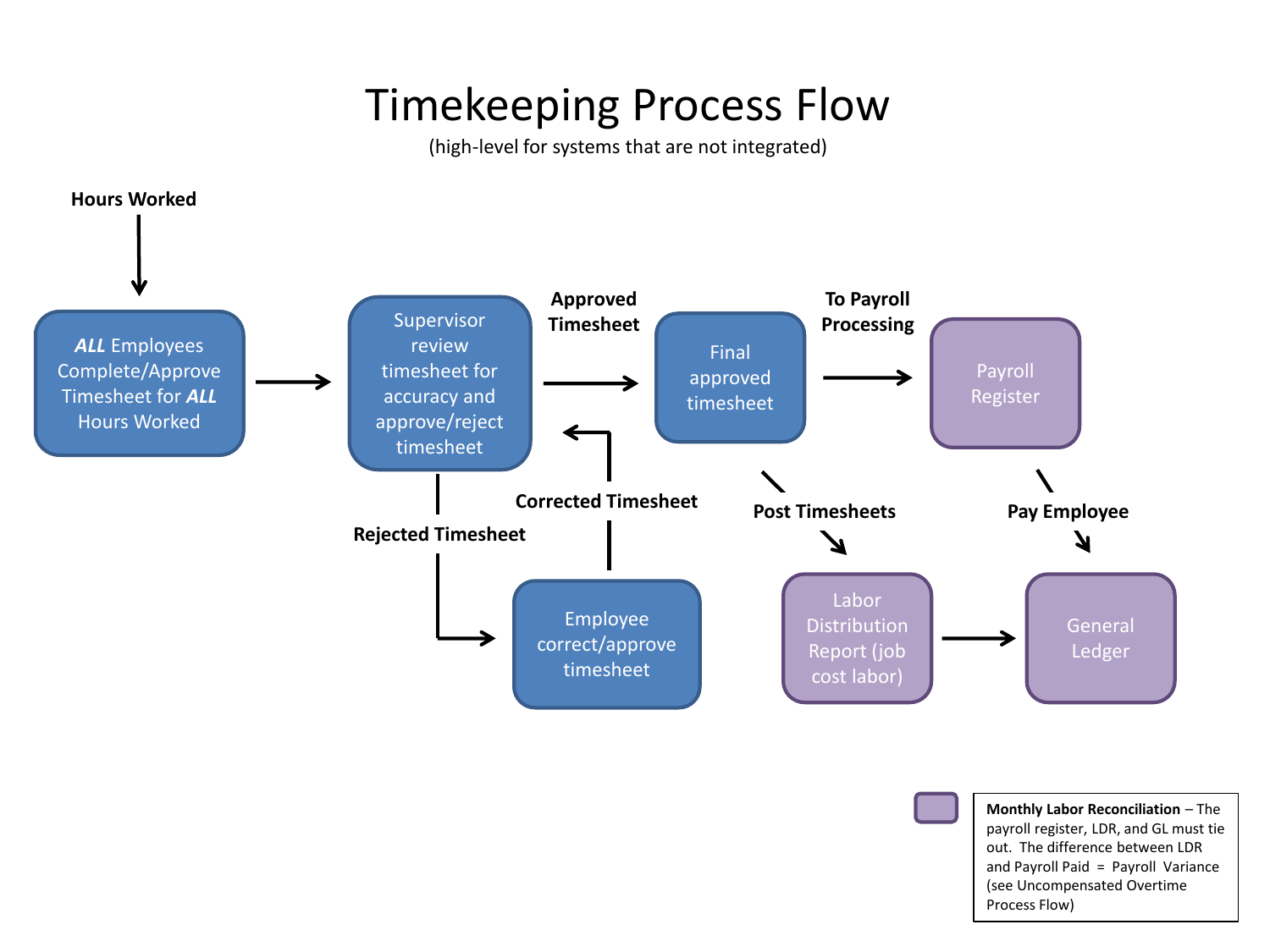## Uncompensated Overtime/Payroll Variance Process Flow

Scenario: Salaried employee works 45 hours in a 40 hour work week

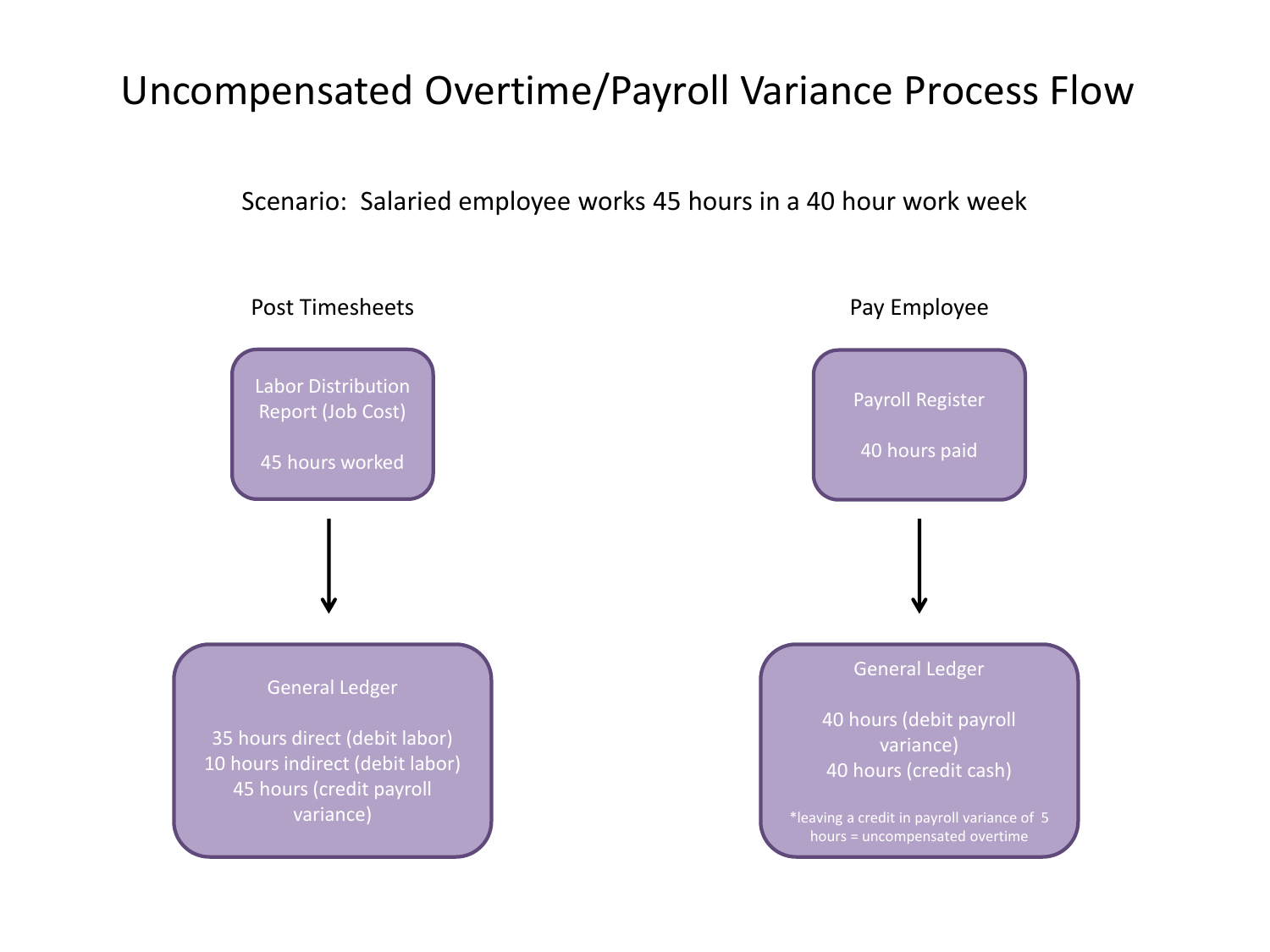## Comp Time/Payroll Variance Process Flow

Scenario: Salaried employee works 45 hours week #1 of a 40 hour work week and 35 hours week #2 of a 40 hour work week